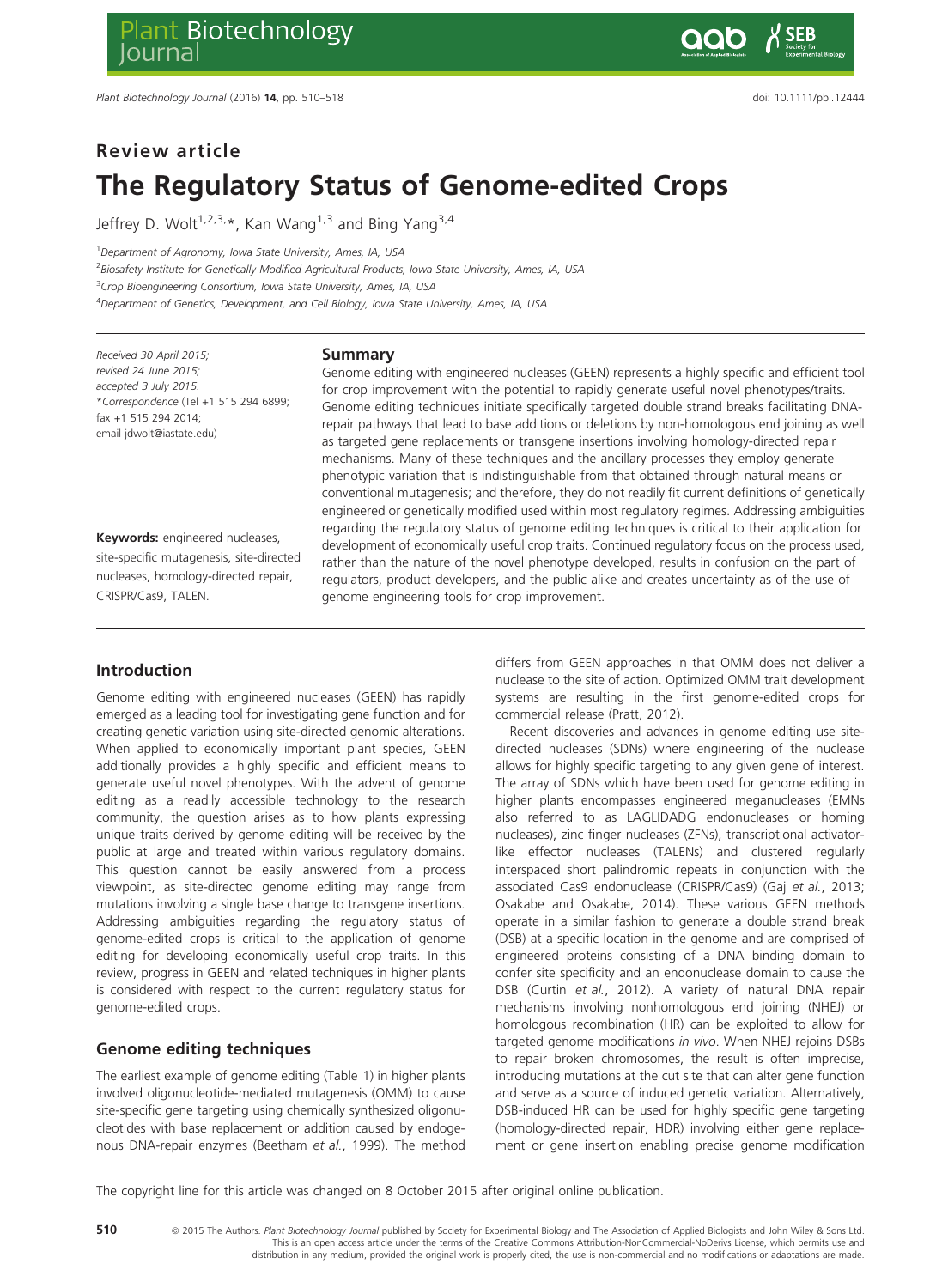Table 1 Genome editing acronyms, terms and definitions (Breyer et al., 2009; Kim and Kim, 2014; Osakabe and Osakabe, 2014; de Souza, 2012)

| <b>CRSPR</b> | Clustered Regularly-Interspaced Short<br>Paloindromic Repeats | Programable nucleases comprised of bacterially derived endonuclease (Cas9) and a single-quide RNA (sqRNA)                                                                                    |
|--------------|---------------------------------------------------------------|----------------------------------------------------------------------------------------------------------------------------------------------------------------------------------------------|
| <b>DSB</b>   | Double Strand Break                                           | Cleavage in both strands of double-stranded DNA where the two strands have not separated                                                                                                     |
| <b>EMN</b>   | Engineered Mega Nuclease                                      | Microbially derived meganucleases that are modified, fused, or rationally designed to cause site-directed DSB.<br>Also referred to as LAGLIDADG endonucleases or homing nucleases.           |
| <b>GEEN</b>  | Genome Editing with<br><b>Engineered Nucleases</b>            | Genetic engineering where DNA is inserted, replaced, or removed from a genome using SDN.                                                                                                     |
| <b>HDR</b>   | Homology-Directed Repair                                      | A mechanism for DSB repair using a DNA sequence homologous to the break site that serves as a template<br>for homologous recombination.                                                      |
| <b>HR</b>    | Homologous Recombination                                      | A genetic recombination process where two similar DNA strands exchange nucleotide sequences.                                                                                                 |
| <b>NHEJ</b>  | Non Homologous End Joining                                    | A means for repair of DSB without the use of a homologous repair sequence. An error-prone process that<br>often causes small insertions or deletions at the DSB site resulting in mutations. |
| OMM          | Oligonucleotide Mediated<br>Mutagenesis                       | Site-specific mutation with chemically-synthesized oligonucleotide with homology to the target site (other than<br>for the intended nucleotide modification).                                |
| <b>SDN</b>   | Site Directed Nuclease                                        | Engineered DNA nucleases that are programmed to specific sites within the genome where they cleave a DNA<br>chain by separating nucleotides.                                                 |
| <b>TALEN</b> | Transcriptional Activator-Like<br><b>Effector Nuclease</b>    | Programmable nucleases comprised of the DNA binding domain of Xanthomonas-derived TAL effectors fused<br>with Fokl restriction endonuclease.                                                 |
| <b>ZFN</b>   | Zinc Finger Nuclease                                          | Programable nucleases comprised of the DNA binding domain of a zinc-finger protein and the DNA-cleaving<br>nuclease domain of the Fokl restriction endonuclease.                             |

based on the exogenously introduced homologous template (Osakabe and Osakabe, 2014; Zhang et al., 2013).

Generating a DSB at a specific chromosomal location is the critical step in site-directed genome engineering. In the case of EMNs, ZFNs and TALENs, gene targeting is accomplished through protein-based DNA recognition domains; whereas CRSPRs utilize a single guide RNA (sgRNA) for directing the accompanying Cas9 nuclease (Curtin et al., 2012; Jones, 2015). The nature and specificity of GEEN methods vary, which influences both the way they are used and the ease of use.

## Genome editing approaches

#### Approaches facilitated with recombinant DNA (rDNA)

To modify a plant gene through genome engineering, it is typically necessary to design and develop the SDN that is delivered to the plant cells by genetic transformation. In the case of HDR, a donor molecule must also be introduced. Following induction of nuclease expression and regeneration of plants, the plant events must be screened for the desired change. The process involves two independent loci of interest, the site of insertion for a transgene encoding the SDN and the target locus to be acted on by the SDN. These loci are not commonly linked and so the transgenic elements are readily removed by selection for null segregant lines in the T1 generation to produce subsequent plant generations that have been edited but are devoid of the tools used for the process (Curtin et al., 2012).

The genome editing possibilities facilitated through GEEN may involve mutagenesis, gene replacement, gene editing, gene insertion, and site-directed deletions or inversions (Curtin et al., 2012). The attributes of each in conjunction with the overall process for insertion, targeting, recovery and removal of transgenic elements may represent differing outcomes in terms of the way they will be assessed by regulators (see, Genome editing regulatory status and opinion). For instance, site-directed mutations are analogous to natural processes or mutation breeding with the exception that off-target effects can be greatly limited through design and selection of highly binding-specific SDNs or

OMMs (Hartung and Schiemann, 2014) as well as by downstream selection to minimize undesired phenotypes. Additionally, the use of GEEN to deliver transgenes to a common site not only improves the efficiency and quality of transformations, but it can simplify the molecular characterization of events for product development and regulatory assessments.

### Approaches involving other than rDNA

A further novel approach to genome editing is the possibility for SDN introduction through a means other than insertion of SDNencoding genes into nuclear DNA (Kathiria and Eudes, 2014; Pauwels et al., 2014). Such approaches include direct insertion into cells of the SDN (Martin-Ortigosa et al., 2014) or of messenger RNA (mRNA) encoding the SDN (Yamamoto et al., 2009), or the use of plasmid (Belhaj et al., 2013) or viral vectors (Baltes et al., 2014; Marton et al., 2010) that do not integrate into the host genome. Delivering the genome editing machinery in these ways may circumvent transformation in difficult to transform plant systems therefore increasing the utility and accessibility of genome editing. These transient approaches also simplify the process of developing promising phenotypes, as they avoid regulatory triggers for rDNA techniques by eliminating the introduction of transgenic elements (see, Genome editing regulatory status and opinion). To date, approaches such as use of mRNA have been restricted largely to gene therapy considerations (Tavernier et al., 2011), so their eventual utility for genome editing of crop plants is yet to be developed. On the other hand, direct introduction of protein for gene editing in plants currently shows good promise (Martin-Ortigosa et al., 2014) as does the possibility for employing plasmid or viral vectors (Baltes et al., 2014; Belhaj et al., 2013).

## Genome editing of economically important plants

Genome editing is being applied with increasing frequency to economically important plants to demonstrate proof of concept in terms of technical feasibility, regulatory acceptance and commercial viability (Table 2).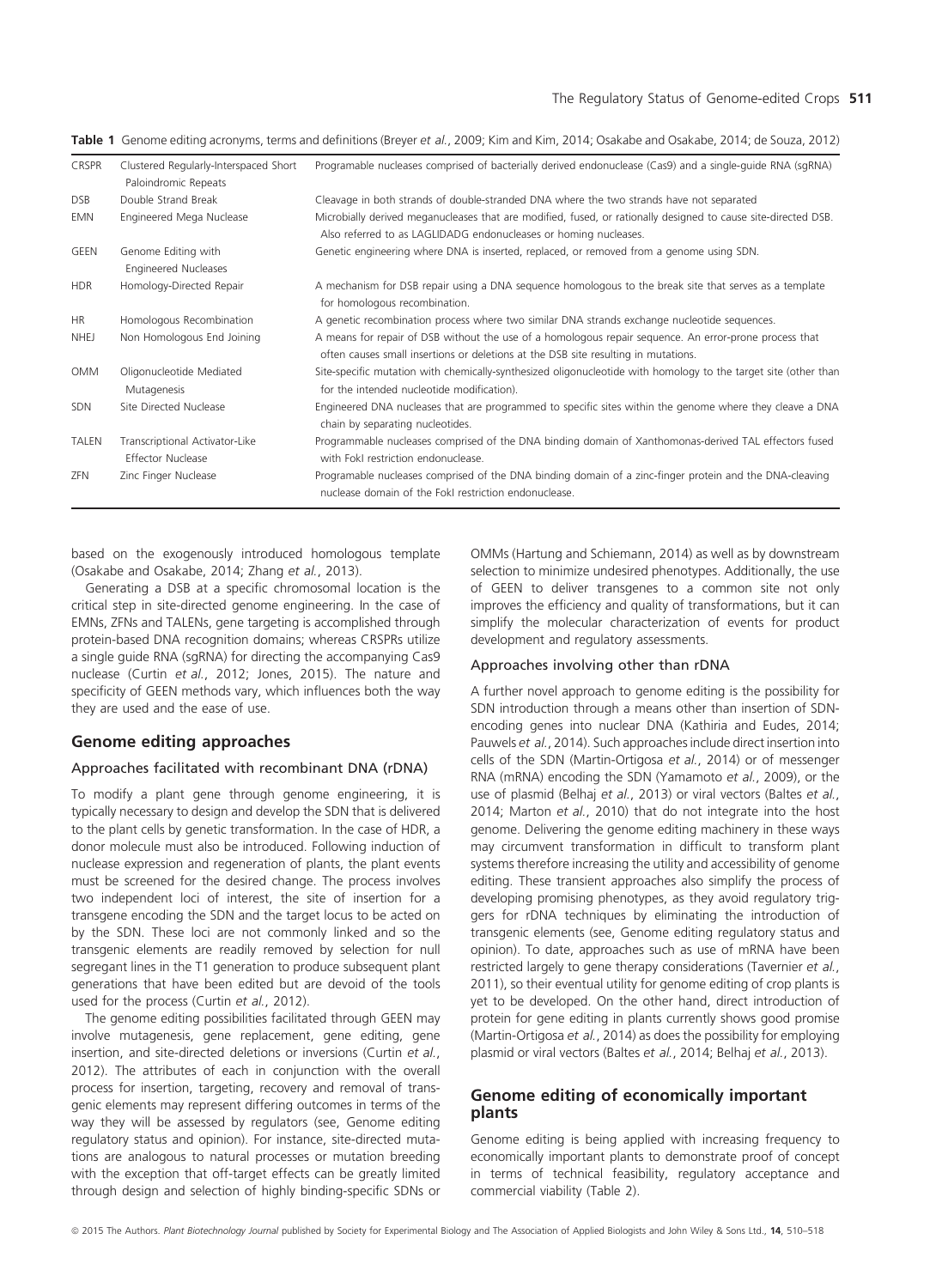Early genome editing proof of concept in crop plants was demonstrated with OMM for expression of herbicide resistance in maize, rice, tobacco and wheat (Beetham et al., 1999; Dong et al., 2006; Iida and Terada, 2005; Kochevenko and Willmitzer, 2003; Okuzaki and Toriyama, 2004; Zhu et al., 1999, 2000). Development is proceeding toward commercialization in 2016 of Cibus 5715 herbicide tolerant canola (Beetham et al., 2005) which has been approved for use in Canada (Pratt, 2012), deemed not subject to regulation by USDA in the United States (Sparrow et al., 2013) and is planned for release into European markets despite public questions as to the regulation of this technology (Harvey, 2014).

The use of an EMN for genome editing of an agronomic crop was first demonstrated using a native endonuclease modified through a structure-based protein design method to recognize and induce highly specific DSBs at a specific locus in maize, resulting in gene disruption through deletions or insertions of short base segments by NHEJ (Gao et al., 2010). Recently, an EMN engineered from a yeast endonuclease, and also optimized for site recognition through a rational design approach, has been used to precisely target gene insertions into cotton plants for delivery of an herbicide tolerance gene at a specific, predefined site adjacent a previously inserted insect resistance gene (D'Halluin et al., 2013).

A site-specific ZFN employing HDR has been used to disrupt the IPK1 gene in maize by directed insertion of the PAT gene resulting in low-phytase maize with herbicide tolerance (Shukla et al., 2009). Subsequently, a site-specific trait stacking approach using a ZFN was accomplished in maize by first producing a line containing an herbicide resistance gene and a linked synthetic ZFN target site, and then using ZFN-targeted site-specific integration of a second herbicide resistance gene flanked by the ZFN target site; thus allowing multiple trait stacking at a specific locus (Ainley et al., 2013).

In the first instance of TALENs being applied toward crop improvement, the rice disease susceptibility gene OsSWEET14 was modified by site-directed mutation to insert or delete nucleotide sequences ranging from 3 to 55 bp (Li et al., 2012). Subsequent genetic segregation resulted in disease-resistant null segregant rice lacking the selection marker and TALEN genes. Further applications of TALEN technology in economically important plants have been shown for rice, barley and maize (Char et al., 2015; Gurushidze et al., 2014; Li et al., 2012; Liang et al., 2014; Shan et al., 2013; Wendt et al., 2013).

A Cas9-single guide RNA (sgRNA) system, representing a simplified form of the type II CRISPR/Cas9 system from Streptococcus pyogenes, has been successfully used for genome editing of both dicot and monocot crop species (Jiang et al., 2013). Genes encoding Cas9/sgRNA and a nonfunctional mutant green fluorescence protein (GFP) were delivered by Agrobacterium tumefaciens to sorghum (as well as to Arabidopsis). In a second demonstration of the Cas9-sgRNA system, rice protoplast cells were transformed with constructs targeting the promoter region of the OsSWEET14 and OsSWEET11 bacterial blight susceptibility genes to contain mutated DNA sequences at the target sites.

# Regulatory background

Worldwide, regulators dealing with the assessment of genetically modified (GM) crops generally support a scientific position that the plant phenotype arising from the application of a

Djukanovic et al., 2013 Djukanovic et al., 2013 Okuzaki and Toriyama Okuzaki and Toriyama, D'Halluin et al., 2013 D'Halluin et al., 2013 Wendt et al., 2013 Shukla et al., 2009 Wendt et al., 2013 Shukla et al., 2009 iang et al., 2013 Protoplast transfection with transient expression of Cas9/gRNA Jiang et al., 2013 Zhu et al., 1999 Zhu et al., 1999 Li et al., 2012; Li et al., 2012; Citation Crop Trait Target Technique Approach Citation 2003 Agrobacterium-mediated transformation to introduce genes encoding an EMN to cause Maize Male sterility MS26, a maize fertility gene EMN Agrobacterium-mediated transformation to introduce genes encoding an EMN to cause Whiskers introduction with transient expression. (1) NHEJ with base deletion/insertion Biolistics introduction of meganuclease and repair template for homologous insertion ZFN Whiskers introduction with transient expression. (1) NHEJ with base deletion/insertion  $\circ$ EMN Biolistics introduction of meganuclease and repair template for homologous insertion TALEN Agrobacterium-mediated transformation, TALEN expression, NHEJ causing from 1 to Agrobacterium-mediated transformation, TALEN expression, NHEJ causing from nine TALEN Agrobacterium-mediated transformation, TALEN expression, NHEJ causing from nine Biolistic introduction of chimeric oligonucleotides with homologous repair resulting Biolistic introduction of chimeric oligonucleotides with homologous repair resulting OMM Biolistic introduction of chimeric oligonucleotides with homologous repair resulting OMM Biolistic introduction of chimeric oligonucleotides with homologous repair resulting Agrobacterium-mediated transformation, TALEN expression, NHEJ causing from 1 and (2) site-directed transgene insertion of a herbicide tolerance gene-expression and (2) site-directed transgene insertion of a herbicide tolerance gene-expression Protoplast transfection with transient expression of Cas9/gRNA base addition/deletion by NHEJ and resulting in male sterility base addition/deletion by NHEJ and resulting in male sterility of two herbicide tolerance genes (EPSPS and HPPD) of two herbicide tolerance genes (EPSPS and HPPD) gene disruption cassette (PAT) with IPK1 gene disruption deletions base additions to 55 base deletions in single base replacement in single base replacement base o in single base replacement in single base replacement cassette (PAT) with IPK1  $to$  55 20 base deletions 20 base deletions base additions Approach Examples of genome editing for value-added traits within economically important crops Table 2 Examples of genome editing for value-added traits within economically important crops sqRNA/Cas9 (variant of the CRISPR/Cas9 sgRNA/Cas9 (variant of the CRISPR/Cas9 echnique system) **TALEN** TALEN OMM OMM EMN EMN ZFN Flanking genomic sequence of the cry2Ae/bar Flanking genomic sequence of the cry2Ae/bar acid Barley Phytase reduction Promotor region of a gene in purple acid Specific codons of the endogenous rice Rice bacterial blight susceptibility genes Rice Bacterial blight resistance Rice bacterial blight susceptibility genes Rice Herbicide tolerance Specific codons of the endogenous rice transgene locus of a GE cotton event Rice bacterial blight susceptibility gene transgene locus of a GE cotton event Rice Bacterial blight resistance Rice bacterial blight susceptibility gene Promotor region of a gene in purple acetohydroxy acid synthase (AHAS) acetohydroxy acid synthase (AHAS) 4HAS108 and AHAS109 encoding gene Maize Herbicide tolerance AHAS108 and AHAS109 encoding acetolactate synthase (ALS) gene - phosphatase group (HvPAPhy a) phosphatase group (HvPAPhy OsSWEET14 and OsSWEET11 PK1 encoding inositol-1,3,4,5, IPK1 encoding inositol-1,3,4,5, 6-pentakisphosphate2-kinase 6-pentakisphosphate2-kinase OsSWEET14 and OsSWEET11 VIS26, a maize fertility gene acetolactate synthase (ALS) Os11N3 (OsSWEET14) Os11N3 (OsSWEET14) Target insect resistance stacking insect resistance stacking Bacterial blight resistance Bacterial blight resistance Herbicide tolerance and lerbicide tolerance and Cotton Herbicide tolerance and Maize Herbicide tolerance and Herbicide tolerance Herbicide tolerance phytase reduction phytase reduction Phytase reduction Vlale sterility Trait Table 2 Cotton Barley Maize Maize Maize Crop Rice  $\frac{1}{2}$ **Rice**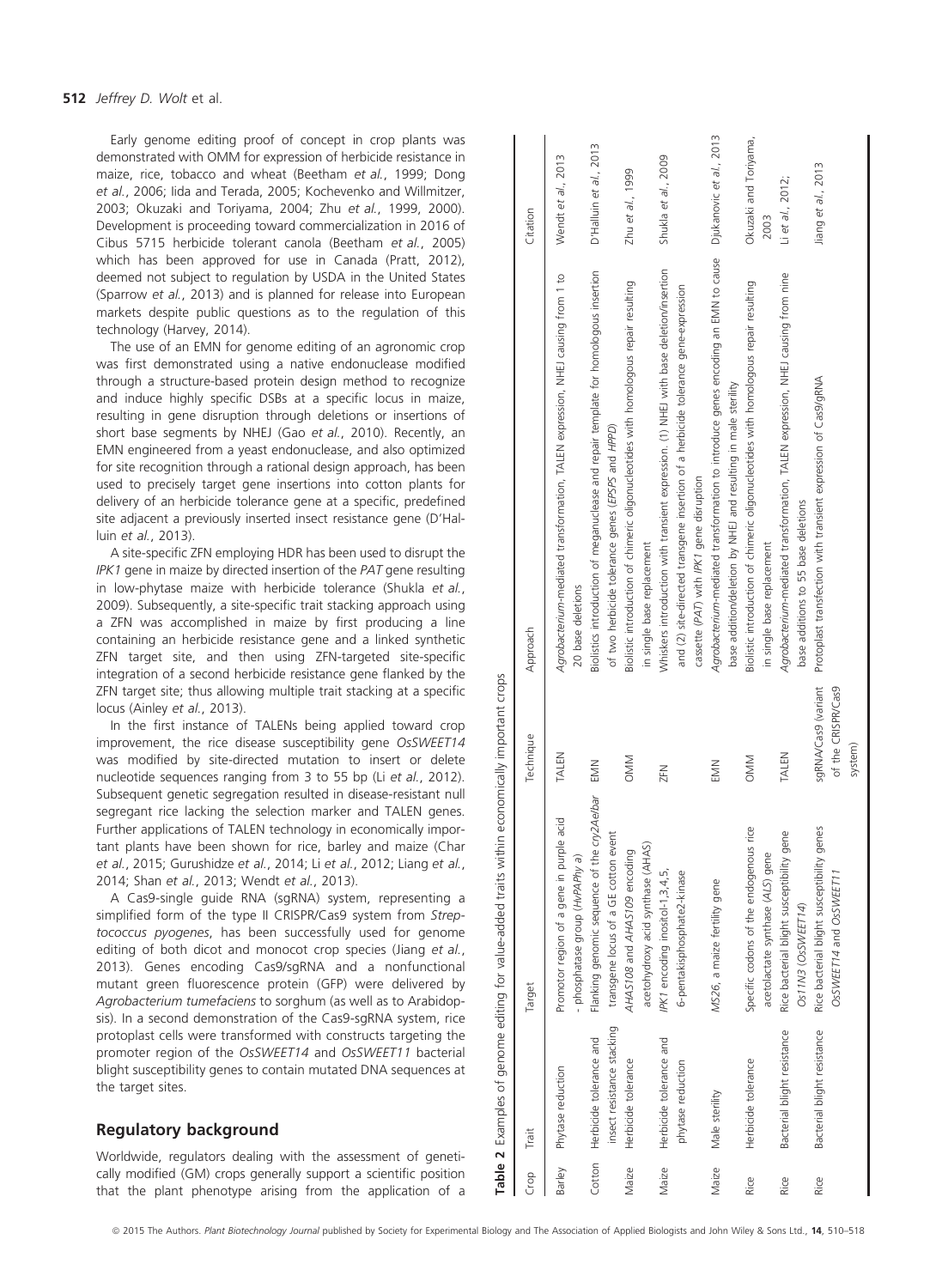given biotechnology process should be the focus of safety determinations. In practice, however, due to the governing statutes in various agencies, nations and regions of the world, there is a tendency for the process used in genetic engineering to determine the path to regulatory assessments and approval

Canada is unique among nations currently evaluating GM crops for environmental release because of the strong adherence to the phenotype (i.e. a product basis) when determining the regulatory status of a plant expressing a novel trait (Smyth and McHughen, 2008). Thus, with this emphasis on the product versus the process, plant novel traits (PNTs) developed from conventional breeding, mutagenesis, transgenesis or genome editing will all be subject to a similar regulatory approval process. Crop phenotypes for herbicide resistance have been developed from each of the forgoing processes and have been subject to evaluation and approval by Canadian regulators as PNTs (Canadian Food Inspection Agency, 2015).

The regulatory paradigm followed in the United States under the coordinated framework distributes authority among the US Food and Drug Administration (FDA), Environmental Protection Agency (EPA) and Department of Agriculture (USDA). The coordinated framework relies on existing statutes for regulatory authority rather than on a national biosafety law as found elsewhere throughout the world. Even though the framework is ostensibly product based, process frequently comes into play for regulatory assessment of what are termed genetically engineered (GE) crops in the United States.

The FDA has a long-standing position of considering foods and feeds derived from rDNA technology as being as safe as their non-GE counterparts and maintains a strong focus on productbased considerations. The FDA evaluates safety of GE crops and their derived foods and feeds through informal consultation focused on compositional equivalence of the GE product and its non-GE comparator, especially as it relates to allergens, antinutrients and toxins (McHughen and Smyth, 2008). This process is evolving and a premarket notification procedure was suggested by FDA in 2001 in response to public pressure for a formal safety evaluation for GE-derived foods and feeds [\(http://www.fda.gov/](http://www.fda.gov/Food/FoodScienceResearch/Biotechnology/) [Food/FoodScienceResearch/Biotechnology/\)](http://www.fda.gov/Food/FoodScienceResearch/Biotechnology/).

The regulation of GE crops at EPA is more directed toward product through regulatory authority that is limited to traits developed to intentionally exhibit pesticide activity (McHughen and Smyth, 2008). Assessment within EPA is intended to regulate the pesticidal property rather than the crop. Thus, in the case of a crop expressing a Cry toxin derived from Bacillus thuringiensis, regulators focus on the plant incorporated pesticide—the expressed Cry protein—given that the transformed crop otherwise shows phenotypic similarity to the nontransformed phenotype (comparator).

The USDA serves as the lead US regulator under the coordinated framework and draws its authority to regulate GE crops to the extent that the derived plant may behave as a plant pest or noxious weed (McHughen and Smyth, 2008). Through this approach if elements of a plant pathogen are used in development of the GE crop, the crop falls within USDA regulatory purview but in other cases does not. For instance, plants transformed by Agrobacterium tumefaciens are typically subject to regulatory review by USDA whereas those transformed by biolistics are not when the gene donor, recipient and vector are otherwise not known plant pests (Camacho et al., 2014).

Under European Union legislation, GM crops are specifically defined as "an organism ... in which the genetic material has been altered in a way that does not occur naturally by mating and/or natural recombination." Furthermore, techniques involving recombinant nucleic acid are explicitly cited as subject to regulation and mutagenesis is explicitly excluded (European Parliament, 2001). Thus, crops resulting from the process of genetic modification as defined are subject to special regulatory consideration, which sets them apart, for instance, from similar crops generated by mutagenic approaches which are explicitly excluded from EU regulatory consideration. This special consideration for GM crops adds many years to the development timelines for crops developed with rDNA techniques and intended for markets in Europe, and as of now the political process in Europe has restricted widespread entry of GM crops into commercial use (Smyth et al., 2014). Recent and pending actions within the EU to allow for country by country GMO cultivation and food and feed approvals portend further restriction of commercialized GM crop use in Europe (European Commission, 2015; European Parliament, 2015).

The EU adheres to a precautionary principle, which enables, "where scientific data do not permit a complete evaluation of the risk,... to stop distribution or order withdrawal from the market of products likely to be hazardous" [http://europa.eu/legislation\\_](http://europa.eu/legislation_summaries/consumers/consumer_safety/l32042_en.htm) [summaries/consumers/consumer\\_safety/l32042\\_en.htm](http://europa.eu/legislation_summaries/consumers/consumer_safety/l32042_en.htm). The EU precautionary approach and its unique application to the defined process of genetic modification is often reflected in emerging regulatory networks elsewhere in the world where new biosafety laws are being adopted and implemented (Bayer et al., 2010; Gupta et al., 2008; Okeno et al., 2013). Elsewhere, countries such Australia, Argentina and Brazil have successfully adopted process-based regulatory approaches that may factor social and economic factors into a regulatory framework, but which achieve regulatory approvals in a manner relatively consistent with that seen in North America (Smyth and Phillips, 2014).

## Genome editing regulatory status and opinion

The regulation of genome-edited crops has been widely discussed and reviewed by regulators and the scientific community (Breyer et al., 2009; European Food Safety Authority Panel on Genetically Modified Organisms, 2012; Gruère and Rao, 2007; International Life Sciences Institute, 2013; Lusser and Davies, 2013; Lusser and Rodríguez-Cerezo, 2012; Lusser et al., 2011, 2012; Pauwels et al., 2014; Podevin et al., 2012, 2013). The consensus arising from these deliberations shows that the degree of regulatory scrutiny on genome-edited crops will be determined by the nature of the DNA-repair process used, the characteristics and intended use of the phenotype that is developed and the existing regulatory strictures within the geopolitical region of release.

In the EU, failure to embrace transgenic technologies has hindered product development and caused industry retraction (Hope, 2013). Therefore, EU regulatory experts and scientists have been keen to explore GEEN and other new breeding technologies as a pathway for crop improvement that circumvents the near impossibility for crops defined as GM to obtain public and regulatory approval (Breyer et al., 2009; Hartung and Schiemann, 2014; Pauwels et al., 2014; Podevin et al., 2012, 2013). While the ultimate hope is for a renewed recognition within the EU of the importance of product over process as a regulatory paradigm (Hartung and Schiemann, 2014), the more pragmatic goal at this time is that those aspects of GEEN technology that represent site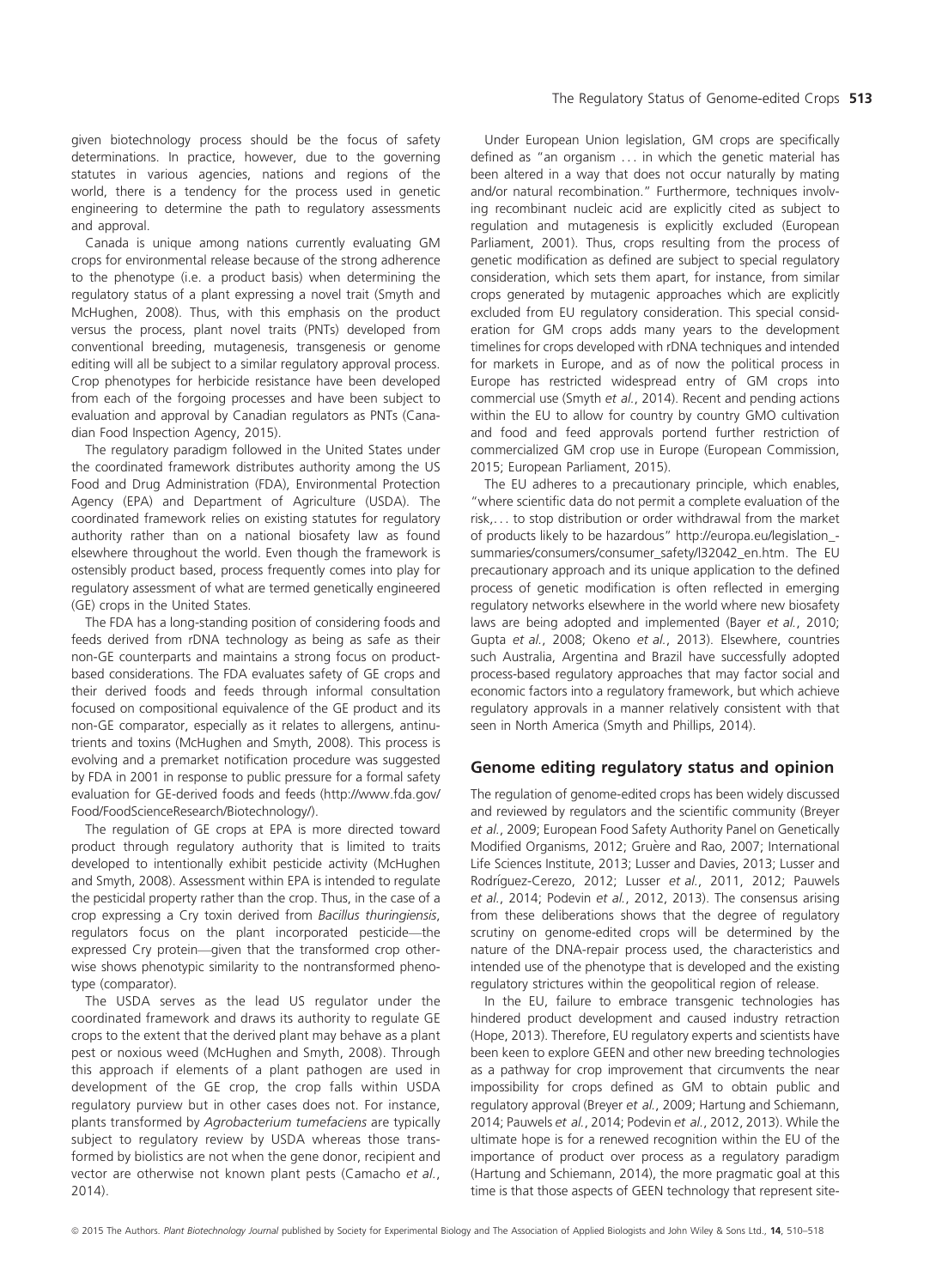directed mutation will not be regulated in the EU or throughout the world, with the exception of Canada and its PNT regulation (International Life Sciences Institute, 2013).

Regulatory discussion of a wide range of new breeding techniques applied to crop development was initiated in 2011 with an EU-convened international workshop that considered the techniques then available for site-directed genome editing (Lusser et al., 2011). Based on the categorizations identified by this group, its elaboration by Podevin et al. (2012)—and accounting for the emergence of new techniques in the interim—a schema for regulatory characterization specific to genome editing techniques can be described (Figure 1). This schema considers the approach to DSB repairs that are achieved by NHEJ (SDN1), homologous recombination (SDN2) or transgene insertion (SDN3) and whether the technique for introduction of the GEEN is transient (Category 1), introduces rDNA within the plant genome with subsequent removal (Category 2) or entails stable plant genome integration of rDNA (Category 3). The OMM approach produces DSB repaired by NHEJ and therefore is analogous to SDN1 in terms of its regulatory characterization to the extent the changes are viewed as point mutations and not template insertions (Hartung and Schiemann, 2014; Lusser and Davies, 2013).

Category 1 techniques involve transient introduction of recombinant DNA using in vitro synthesized nucleic acids and DNA delivery methods that do not integrate into the host genome (Pauwels et al., 2014). These techniques, therefore, resemble transgenic processes but produce phenotypes that are indistinguishable from plants obtained through conventional plant breeding. The techniques would include site-specific point mutations with oligonucleotides (OMM), site-specific random mutations by NHEJ (SDN1) and site-specific mutations with DNA repair via homologous recombination (SDN2). Novel techniques avoiding the use of rDNA through direct introduction of the nuclease or mRNA encoding the nuclease (Baltes et al., 2014; Martin-Ortigosa et al., 2014) to catalyse similar mutation events would also fall into this category.

Category 2 consists of stable introduction of rDNA into the host genome and an intermediate step involving expression of SDN1 or SDN2 to effect DSBs and repairs. Subsequent breeding selection for null segregants results in phenotypes that are indistinguishable from phenotypes obtained through conventional plant breeding. Therefore, evidence will generally be lacking in the product to indicate a transgenic process was involved in the intermediate step.

Plant phenotypes developed by SDN1 methods as described in either of the forgoing categories represent simple point mutations and with few exceptions (Canada) regulators do not consider crops developed by mutagenesis in the same context as GM crops. The regulatory opinions regarding plant phenotypes developed by SDN2 methods are not as clear, as the nature and extent of the edits used to effect the desired change in the phenotype obtained by the technique would influence opinions as to whether the phenotype represented a GM product. For instance, deletions are viewed as less consequential than are additions. And in the case of additions, the greater the number of bases added, the greater the level of regulatory concern. Important in this context is the determination as to whether the NHEJ accomplished by the technique is viewed as a template insertion into the genome (Lusser and Davies, 2013).

Finally, Category 3 involves techniques that result in stable integration of rDNA where GEEN is used to specifically target delivery of a transgene or multiple transgenes through insertion by homologous recombination (SDN3). Current examples of this technique involve the site-directed stacking of transgenes (D'Halluin et al., 2013); thus, they simply represent a refined technique to accomplish transgenesis and would be considered no differently than GM products by regulators. The European Food Safety Authority (EFSA) Panel on Genetically Modified Organisms—an expert panel providing independent scientific advice to EFSA on GMOs—has developed the regulatory opinion that existing EFSA guidance documents apply to the SDN3 technique (European Food Safety Authority Panel on Genetically Modified Organisms, 2012). But because the technique can specifically target transgene delivery into the genome, it has the potential to minimize potential hazards associated with gene disruption or regulatory elements in the recipient genome. Thus, plants developed using SDN3 methods may require less data for risk characterization than more conventional approaches to transgenesis.

Regulatory consideration of these various methodologies is an ongoing process as regulators throughout the world adhere to a case-by-case paradigm for decision-making. Therefore, until a significant body of regulatory decisions emerges, there will be uncertainty as to the regulatory classification of plants developed by GEEN and related techniques. The general scientific sentiment of regulators to date is that gene-edited crops are not uniformly subject to the same regulatory standards as transgenic crops (Lusser et al., 2011), but some green and NGO groups as well as governance experts are beginning to argue otherwise over

| Category<br><b>Method</b>                                                                       | Category 1<br><b>Transient expression</b><br>resulting in<br>site-specific DSB and<br>repair | Category 2<br><b>Stable genomic introduction</b><br>of rDNA with intermediate<br>steps to generate<br>transgene-free null<br>segregants | Category 3<br>Stable genomic<br>integration of<br>recombinant DNA |
|-------------------------------------------------------------------------------------------------|----------------------------------------------------------------------------------------------|-----------------------------------------------------------------------------------------------------------------------------------------|-------------------------------------------------------------------|
| SDN1*<br>Site-directed random<br>mutation involving NHEJ                                        | Low                                                                                          | . Low for deletions<br>· Case-by-case for addition<br>· Higher as size of insertion<br>increases                                        | N/A                                                               |
| SDN <sub>2</sub><br>site-directed homologous<br>repair involving one or<br>very few nucleotides | Case-by-case                                                                                 | Case-by-case                                                                                                                            | N/A                                                               |
| SDN3<br>site-directed transgene<br>insertion                                                    | N/A                                                                                          | N/A                                                                                                                                     | High, moderated for well<br>characterized insertion<br>sites      |

Figure 1 Relationship of site-directed genome approach to the anticipated degree of regulatory scrutiny of the plant phenotype obtained. \*Current uses of OMM are analogous to SDN1 in terms of regulatory scrutiny.

@ 2015 The Authors. Plant Biotechnology Journal published by Society for Experimental Biology and The Association of Applied Biologists and John Wiley & Sons Ltd., 14, 510-518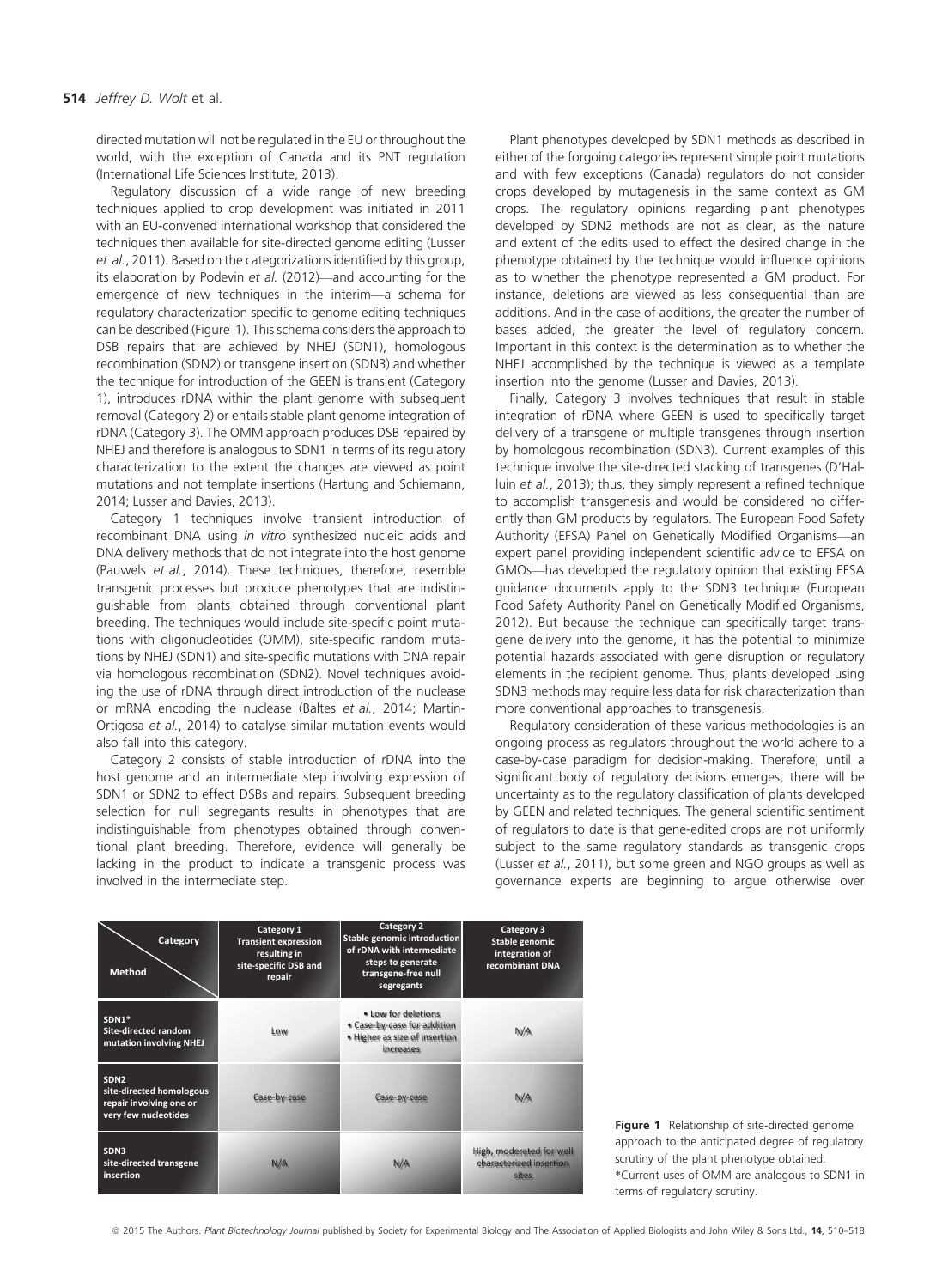| Date             | Developer                | Host   | Trait                                                                                            | technique<br>Editing | Transformation system                                                                                                                                                                                                                   | Nature of change                          | Regulatory determination*                                                                                                                                                                                                                                                                                                                                                                                                                                               |
|------------------|--------------------------|--------|--------------------------------------------------------------------------------------------------|----------------------|-----------------------------------------------------------------------------------------------------------------------------------------------------------------------------------------------------------------------------------------|-------------------------------------------|-------------------------------------------------------------------------------------------------------------------------------------------------------------------------------------------------------------------------------------------------------------------------------------------------------------------------------------------------------------------------------------------------------------------------------------------------------------------------|
| Mar 2004         | Cibus                    |        | (1) Transient expression resulting in site-specific DSB and repair<br>Canola Herbicide tolerance | <b>NNO</b>           | $NS**$                                                                                                                                                                                                                                  | Base insertion/deletion                   | "the agency has no authority to regulate products created by mutagenesis                                                                                                                                                                                                                                                                                                                                                                                                |
| May 2010         | AgroSciences<br>Dow      | Maize  | Reduced phytate<br>production                                                                    | ZFN (SDN1)           | Whiskers delivered into embryonic<br>cell cultures                                                                                                                                                                                      | Base deletion (NHEJ)<br><b>CENNA</b>      | "induced deletions due to the use of zinc finger nuclease technology are<br>not considered regulated articles"<br>techniques such as genoplasty"                                                                                                                                                                                                                                                                                                                        |
| Dec 2011         | Cellectis                | Š      | $\geq$                                                                                           | EMN (SDN             | Biolistics, electroporation, mRNA                                                                                                                                                                                                       | Gene deletion                             | "plants will not, in most cases, be regulated articles because the                                                                                                                                                                                                                                                                                                                                                                                                      |
|                  |                          |        |                                                                                                  |                      |                                                                                                                                                                                                                                         |                                           | meganuclease used is not from a plant pest and no plant pest sequences<br>process would generate a plant pest, as long as no DNA is inserted into<br>believe that changes to the plant genome generated by the deletion<br>are inserted into the plant genome Also, there is no reason to<br>the plant genome during the deletion process."                                                                                                                             |
| Dec 2011         | Cellectis                | $\geq$ | $\geq$                                                                                           | EMN (SDN2)           | Biolistics, electroporation, mRNA                                                                                                                                                                                                       | (homologous repair)<br>Targeted insertion | "For plants that use template DNA molecules, there are many potential<br>changes to plant DNA For this reason, the Agency will consider<br>case-by-case inquiries                                                                                                                                                                                                                                                                                                       |
| Mar 2012         | AgroSciences<br>Dow      | Maize  | Reduced phytate<br>production                                                                    | ZFN (SDN1            | Whiskers delivered into embryonic<br>cell cultures                                                                                                                                                                                      | Base deletion (NHEJ)                      | "GE plants containing targeted deletions, caused by naturally-occurring<br>DNA repair after the targeted break is made by zinc-finger nucleases,<br>and in which no genetic material is inserted into the plant genome,<br>are not regulated articles under 7 CFR part 340."                                                                                                                                                                                            |
| Mar 2012         | AgroSciences<br>Dow      | Maize  | Reduced phytate<br>production                                                                    | ZFN (SDN2)           | Whiskers delivered into embryonic<br>cell cultures                                                                                                                                                                                      | (homologous repair)<br>Targeted insertion | substitutions or insertion of genetic material into a plant genome. The<br>"Zinc-finger nuclease techniques may also be used to create base-pair<br>Agency will consider case-by-case inquiries regarding the regulatory<br>status of plants produced by these zinc-finger nuclease methods."                                                                                                                                                                           |
| Aug 2014         | Cellectis                | Potato | processing attributes<br>Consumer safety and                                                     | TALEN (SDN1)         | Protoplasts treated with polyethylene<br>(2) Stable genomic introduction of recombinant DNA with intermediate steps to generate transgene free null segregants<br>segregants in regenerated plants<br>glycol; PCR for selection of null | Base deletion (NHEJ)                      | " the genetic material from plant pests was used to create the potato<br>material.  Therefore, APHIS does not consider this potato product<br>engineered potato cells no longer contains the introduced genetic<br>product; however, the potato plant regenerated from genetically<br>to be regulated under 7 CFR part 340."                                                                                                                                            |
| May 2015         | lowa State<br>University | Rice   | Disease resistance                                                                               | TALEN (SDN1)         | null segregants in regenerated plants<br>transformation; PCR for selection of<br>Agrobacterium-mediated                                                                                                                                 | Base deletion (NHEJ)                      | genetic material and APHIS has no reason to believe that the plants<br>to believe that the genetic engineering of your GE rice would increase<br>plant pests. However, the final rice plants do not contain any inserted<br>regulated under 7 CFR part 340. Additionally, APHIS has no reason<br>"  lines were developed using plant pests and genetic material from<br>are plant pests APHIS does not consider the five rice lines as to be<br>the weediness of rice." |
| **Not specified. |                          |        | *Determination of USDA-APHIS-BRS relative its regulatory authority under the                     |                      |                                                                                                                                                                                                                                         |                                           | Plant Protection Act (7 CFR part 340). This does not preclude regulation by other regulatory authorities or statutes.                                                                                                                                                                                                                                                                                                                                                   |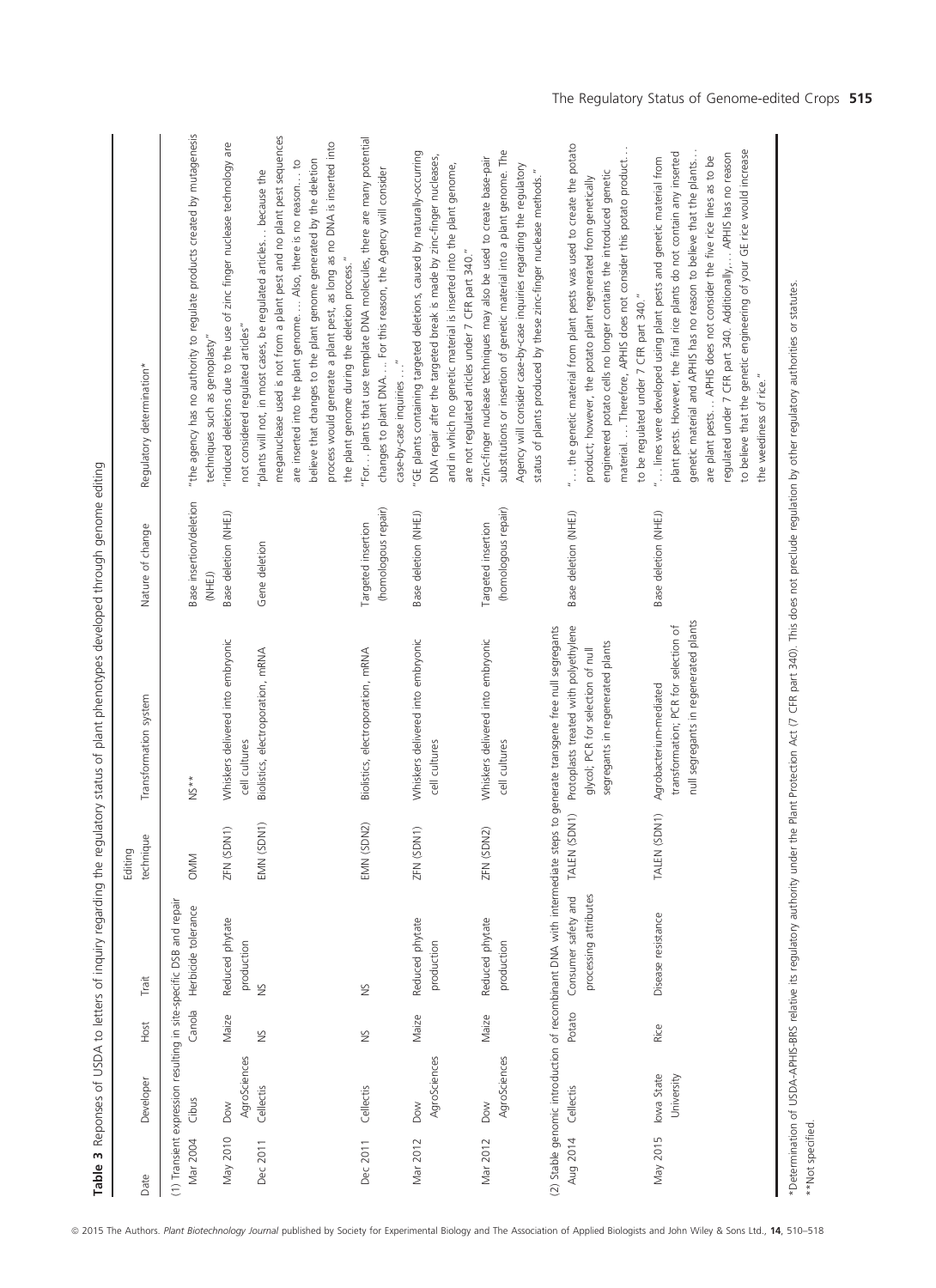concerns that these new technologies not escape regulatory scrutiny (Camacho et al., 2014; Harvey, 2014). Ultimately, the regulatory approach taken toward plants developed using GEEN techniques will be constrained by the interpretation of language in existing national, regional and international statutes governing GM crops.

Within the United States, the USDA has provided guidance to product developers as to the regulatory status of products of modern biotechnology through responses to formal letters of inquiry submitted to the agency. These responses have broad relevance to FDA and EPA as well through the US coordinated framework. The guidance to date (Table 3) suggests that sitedirected approaches that result in targeted deletions of endogenous nucleotides (SDN1) would not be regulated articles under USDA statutes, nor would approaches initiated with transgenesis that in intermediary steps selected for the absence of the transgenic elements (null segregants); however, for site-directed methods involving targeted oligonucleotide insertions or substitutions, further case-specific determinations would be required (Camacho et al., 2014).

## Public understanding of genome editing and regulatory implications

The plant research and development community is moving toward a number of new breeding technologies that represent options for increased innovation and which may find greater public and regulatory acceptance over the use of transgenic approaches. In addition to genome editing as discussed here, these new breeding technologies include, cisgenesis, intragenesis and grafting to GM rootstock, as well as some instances of RNA interference (Tait and Barker, 2011). The determination of the specific technology that should be employed in a given instance of crop improvement will depend not only on the best approach scientifically and technically, but the most viable approach in terms of public understanding and the regulatory pathway for approval (Chapotin and Wolt, 2007). The US regulatory framework is presently challenged in its ability to appropriately weigh and analyse novel breeding approaches, while over-regulating transgenic technologies with a clear record of safety (Camacho et al., 2014). This limitation effects both the product developer's need for greater certainty in the regulatory process and the public's desire for appropriate governance of new technologies.

Early considerations of the regulation of GEEN and related technologies cite governance approaches and stakeholder involvement as seen in Europe as preferable to approaches in the US (Kuzma and Kokotovich, 2011); but this is of course an incomplete answer given the inability of the EU to make progress in the adoption of GM crops in general and the slowing pace in adopting regulatory positions on genome editing despite early leadership in the area. From 2007 through 2011, >35% of genome editing publications emanated from Europe but research progress is being rapidly outpaced by efforts in the United States (Kuzhabekova and Kuzma, 2014), perhaps because of a greater openness in the United States to technology innovation (Pew Research Center, 2015).

The general public's view of foods derived from products of modern biotechnology is perhaps the greatest hurdle faced for definition and implementation of regulatory processes that are consistent with scientific understanding of new plant breeding technologies including genome editing. A recent survey conducted comparing scientist and citizen views on a range of science,

engineering and technology issues showed remarkable differences in understanding of issues from a scientific and public perspective (Pew Research Center, 2015). The most pronounced difference was on the question of safety of genetic engineering where 37% of the public at large responded that GM foods are generally safe to eat, whereas 88% of scientists interviewed recognized GM foods as generally safe. Given this large discrepancy and the difficulty in conveying concepts of modern biotechnology to the general public, there is considerable potential that the public may not immediately embrace genome editing. And in fact some experts argue that as an emerging technology genome editing should require greater scrutiny than well-established technologies such as transgenics (Araki and Ishii, 2015; Camacho et al., 2014). Public questioning and precautionary mindsets feed the increasingly outsized influence of civil society campaigns in creating uncertainty as to the safety of GM foods. This influence ripples worldwide (Paarlberg, 2014) and, therefore, may outpace the ability of scientists to communicate the opportunities afforded by genome editing for crop improvement.

## Needs within the regulated community

The need to rapidly innovate to introduce novel traits in crops is heightened by increased world food demand and increasing use of crops as sources of renewable energy (Edgerton, 2009). The opportunity for transgenic crop innovation is limited by regulatory hurdles and continued public unease (Pew Research Center, 2015; Smyth et al., 2014). Transgenic technologies continue to elicit considerable public misunderstanding and mistrust despite 19 years of commercial use and over 181.5 million hectares in production globally in 2014 (James, 2014). Largely in response to effective pressure on the part of a broad spectrum of NGO and activist groups (Paarlberg, 2014) and the continuing public pressure it has engendered, the regulatory processes for transgenic GE crops (the so-called GMOs) are largely broken in many parts of the world. Implementation of national biosafety laws is encumbered in the developing world (Bayer et al., 2010; Okeno et al., 2013) and long delays in cultivation approvals are reducing the value of innovation in many regulatory domains (Smyth et al., 2014). New breeding technologies, especially site-directed genome editing, are viable alternatives to transgenic crop production that provide new opportunities for innovation and which in many cases clearly involve a reduced degree of regulatory oversight.

Success in advancing GEEN and related technologies for crop improvement will be limited if public views and regulatory response continues to be captured within the overriding theme of GMOs. The continued reliance on process-based definitions as a guide to regulatory oversight—and the adoption of process-focused language in public discourse—detracts from appropriately gauged approaches toward the regulation of genome-edited crops. Thus, the focus on the nature of the novel plant phenotype/trait is lost as the appropriate paradigm for the safety assessment, which encumbers regulatory approvals for crops derived from both established and emerging plant breeding techniques. Lacking a fuller emphasis on this point means that the public may largely misunderstand genome editing and regulators will be faced with pressure to evaluate these products within existing biosafety frameworks. Fortunately, progress is being made by regulators in shaping sensible and pragmatic approaches toward the application of genome editing for crop improvement but at some point new product-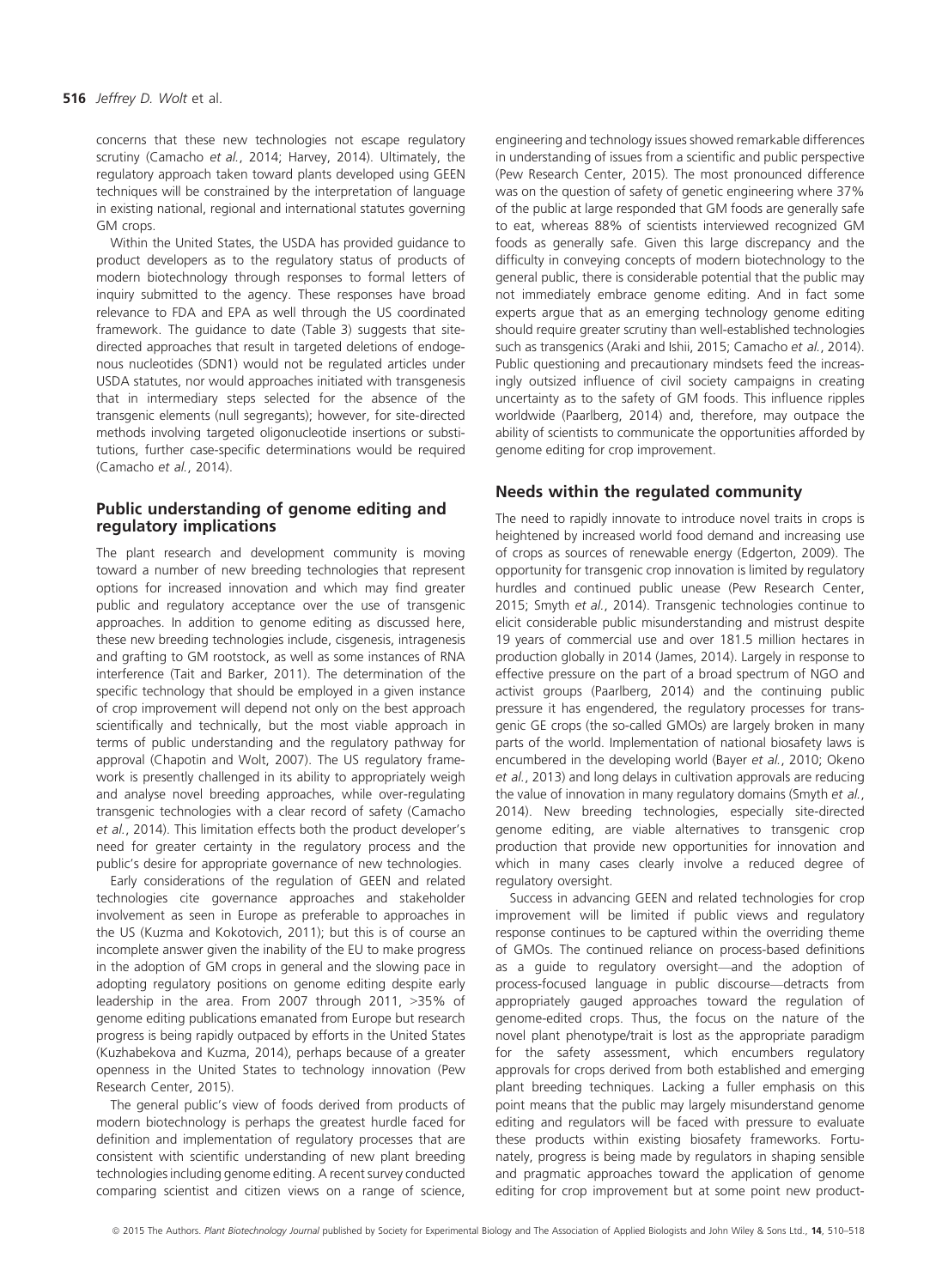based paradigms for regulation of new breeding technologies must emerge.

## Acknowledgement

Partial support for this work comes from the Iowa State University Crop Bioengineering Consortium. The authors have no conflict of interest to declare.

## References

- Ainley, W.M., Sastry-Dent, L., Welter, M.E., Murray, M.G., Zeitler, B., Amora, R., Corbin, D.R., Miles, R.R., Arnold, N.L. and Strange, T.L. (2013) Trait stacking via targeted genome editing. Plant Biotechnol. J. 11, 1126-1134.
- Araki, M. and Ishii, T. (2015) Towards social acceptance of plant breeding by genome editing. Trends Plant Sci. 20, 145-149.
- Beetham, P.R., Avissar, P.L., Metz, R.A. and Walker, K.A. (2005) Non-transgenic herbicide resistant plants. US Patent App. 11/051,955.
- Baltes, N.J., Gil-Humanes, J., Cermak, T., Atkins, P.A. and Voytas, D.F. (2014) DNA replicons for plant genome engineering. The Plant Cell, 26, 151-163.
- Bayer, J.C., Norton, G.W. and Falck-Zepeda, J.B. (2010) Cost of compliance with biotechnology regulation in the Philippines: Implications for developing countries. AgBioForum, 13, 53–62.
- Beetham, P.R., Kipp, P.B., Sawycky, X.L., Arntzen, C.J. and May, G.D. (1999) A tool for functional plant genomics: Chimeric RNA/DNA oligonucleotides cause in vivo gene-specific mutations. Proc. Nat. Acad. Sci. USA, 96, 8774–8778.
- Belhaj, K., Chaparro-Garcia, A., Kamoun, S. and Nekrasov, V. (2013) Plant genome editing made easy: targeted mutagenesis in model and crop plants using the CRISPR/Cas system. Plant Methods, 9, 39.
- Breyer, D., Herman, P., Brandenburger, A., Gheysen, G., Remaut, E., Soumillion, P., Van Doorsselaere, J., Custers, R., Pauwels, K. and Sneyers, M. (2009) Commentary: genetic modification through oligonucleotidemediated mutagenesis. A GMO regulatory challenge? Environ. Biosafety Res. 8, 57–64.
- Camacho, A., Van Deynze, A., Chi-Ham, C. and Bennett, A.B. (2014) Genetically engineered crops that fly under the US regulatory radar. Nat. Biotechnol. 32, 1087–1091.
- Canadian Food Inspection Agency (2015) Plants Evaluated for Environmental and Livestock Feed Safety. [http://www.inspection.gc.ca/active/scripts/data](http://www.inspection.gc.ca/active/scripts/database/pntvcn_submitdb.asp?lang=e%26crops=15%26company=31%26trait=enzym%26events=all) [base/pntvcn\\_submitdb.asp?lang=e&crops=15&company=31&trait=enzym&](http://www.inspection.gc.ca/active/scripts/database/pntvcn_submitdb.asp?lang=e%26crops=15%26company=31%26trait=enzym%26events=all) [events=all](http://www.inspection.gc.ca/active/scripts/database/pntvcn_submitdb.asp?lang=e%26crops=15%26company=31%26trait=enzym%26events=all)
- Chapotin, S.M. and Wolt, J.D. (2007) Genetically modified crops for the bioeconomy: meeting public and regulatory expectations. Transgenic Res. 16, 675–688.
- Char, S.N., Unger-Wallace, E., Frame, B., Briggs, S.A., Main, M., Spalding, M.H., Vollbrecht, E., Wang, K. and Yang, B. (2015) Heritable site-specific mutagenesis using TALENs in maize. Plant Biotechnol. J., pp. 1–9. doi[:10.1111/pbi.12344.](http://dx.doi.org/10.1111/pbi.12344)
- Curtin, S.J., Voytas, D.F. and Stupar, R.M. (2012) Genome engineering of crops with designer nucleases. The Plant Genome, 5, 42–50.
- D'Halluin, K., Vanderstraeten, C., Van Hulle, J., Rosolowska, J., Van Den Brande, I., Pennewaert, A., D'Hont, K., Bossut, M., Jantz, D., Ruiter, R. and Broadhvest, J. (2013) Targeted molecular trait stacking in cotton through targeted double-strand break induction. Plant Biotechnol. J. 11, 933-941.
- Dong, C., Beetham, P., Vincent, K. and Sharp, P. (2006) Oligonucleotidedirected gene repair in wheat using a transient plasmid gene repair assay system. Plant Cell Rep. 25, 457-465.
- Edgerton, M.D. (2009) Increasing crop productivity to meet global needs for feed, food, and fuel. Plant Physiol. 149, 7–13.
- European Commission (2015) Proposal for a regualtion of the European Parliament and of the Council amending Regulation (EC) No 1829/2003 as regards the possibility for the Member States to restrict or prohibit the use of genetically modified food and feed on their territory. Brussels.
- European Food Safety Authority Panel on Genetically Modified Organisms. (2012) Scientific opinion addressing the safety assessment of plants developed using zinc finger nuclease 3 and other site-directed nucleases with similar function. EFSA J. 10, 2943.
- European Parliament (2015) Directive (EU) 2015/412 of the European Parliament and of the Council of 11 March 2015 amending Directive 2001/ 18/EC as regards the possibility for the Member States to restrict or prohibit the cultivation of genetically modified organisms (GMOs) in their territory Text with EEA relevance. Off. J. Eur. Union L 68/1.
- Gaj, T., Gersbach, C.A. and Barbas, C.F. (2013) ZFN, TALEN, and CRISPR/ Cas-based methods for genome engineering. Trends Biotechnol. 31, 397–405.
- Gao, H., Smith, J., Yang, M., Jones, S., Djukanovic, V., Nicholson, M.G., West, A., Bidney, D., Falco, S.C. and Jantz, D. (2010) Heritable targeted mutagenesis in maize using a designed endonuclease. Plant J. 61, 176-187.
- Gruère, G.P. and Rao, S. (2007) A review of international labeling policies of genetically modified food to evaluate India's proposed rule. AgBioForum, 10, 51–64.
- Gupta, K., Karihaloo, J. and Khetarpal, R. (2008) Biosafety Regulations of Asia-Pacific Countries. pp. 108. Bangkok: Asia-Pacific Association of Agricultural Research Institutions; Asia-Pacific Consortium on Agricultural Biotechnology, New Delhi and Food and Agricultural Organization of the United Nations, Rome.
- Gurushidze, M., Hensel, G., Hiekel, S., Schedel, S., Valkov, V. and Kumlehn, J. (2014) True-breeding targeted gene knock-out in barley using designer TALEnuclease in haploid cells. PLoS ONE, 9, e92046.
- Hartung, F. and Schiemann, J. (2014) Precise plant breeding using new genome editing techniques: opportunities, safety and regulation in the EU. Plant J. 78, 742–752.
- Harvey, F. (2014, July 21) Genome editing of crops may be restricted by EU rules, warn scientists. In The Guardian, Retrieved from [http://www.](http://www.theguardian.com/environment/2014/jul/21/genome-editing-crops-restricted-eu-rules-scientists-warn) [theguardian.com/environment/2014/jul/21/genome-editing-crops-restricted](http://www.theguardian.com/environment/2014/jul/21/genome-editing-crops-restricted-eu-rules-scientists-warn)[eu-rules-scientists-warn.](http://www.theguardian.com/environment/2014/jul/21/genome-editing-crops-restricted-eu-rules-scientists-warn)
- Hope, C. (2013, July 18) Major GM food company Monsanto 'pulls out of Europe'. In Telegraph, Retrieved from [http://www.telegraph.co.uk/news/](http://www.telegraph.co.uk/news/earth/environment/10186932/Major-GM-food-company-Monsanto-pulls-out-of-Europe.html) [earth/environment/10186932/Major-GM-food-company-Monsanto-pulls](http://www.telegraph.co.uk/news/earth/environment/10186932/Major-GM-food-company-Monsanto-pulls-out-of-Europe.html)[out-of-Europe.html.](http://www.telegraph.co.uk/news/earth/environment/10186932/Major-GM-food-company-Monsanto-pulls-out-of-Europe.html)
- Iida, S. and Terada, R. (2005) Modification of endogenous natural genes by gene targeting in rice and other higher plants. Plant Mol. Biol. 59, 205–219.
- International Life Sciences Institute (2013) ILSI Workshop on New Breeding Technologies (NBT). Canaberra: International Life Sciences Institute SEA Region Australasia.
- James, C. (2014) Global Status of Commercialized Biotech/GM Crops: 2014. ISAAA Brief No. 49. Ithaca, NY: ISAAA.
- Jiang, W., Zhou, H., Bi, H., Fromm, M., Yang, B. and Weeks, D.P. (2013) Demonstration of CRISPR/Cas9/sgRNA-mediated targeted gene modification in Arabidopsis, tobacco, sorghum and rice. Nucleic Acids Res. 41, e188. doi[:10.1093/nar/gkt780](http://dx.doi.org/10.1093/nar/gkt780).
- Jones, H.D. (2015) Regulatory uncertainty over genome editing. Nat. Plants, 1,  $1 - 3$
- Kathiria, P. and Eudes, F. (2014) Nucleases for genome editing in crops. Biocatal. Agric. Biotechnol. 3, 14-19.
- Kim, H. and Kim, J.-S. (2014) A guide to genome engineering with programmable nucleases. Nat. Rev. Genet. 15, 321–334.
- Kochevenko, A. and Willmitzer, L. (2003) Chimeric RNA/DNA oligonucleotidebased site-specific modification of the tobacco acetolactate syntase gene. Plant Physiol. 132, 174–184.
- Kuzhabekova, A. and Kuzma, J. (2014) Mapping the emerging field of genome editing. Technol. Anal. Strateg. 26, 321-352.
- Kuzma, J. and Kokotovich, A. (2011) Renegotiating GM crop regulation. EMBO Rep. 12, 883–888.
- Li, T., Liu, B., Spalding, M.H., Weeks, D.P. and Yang, B. (2012) High-efficiency TALEN-based gene editing produces disease-resistant rice. Nat. Biotechnol. 30, 390–392.
- Liang, Z., Zhang, K., Chen, K. and Gao, C. (2014) Targeted mutagenesis in Zea mays using TALENs and the CRISPR/Cas system. J. Genetics Genomics, 41, 63–68.
- Lusser, M. and Davies, H.V. (2013) Comparative regulatory approaches for groups of new plant breeding techniques. New Biotechnol. 30, 437-446.
- Lusser, M. and Rodríguez-Cerezo, E. (2012) Comparative regulatory approaches for new plant breeding techniques. In Workshop proceedings. European Commission. JRC Technical Report EUR.